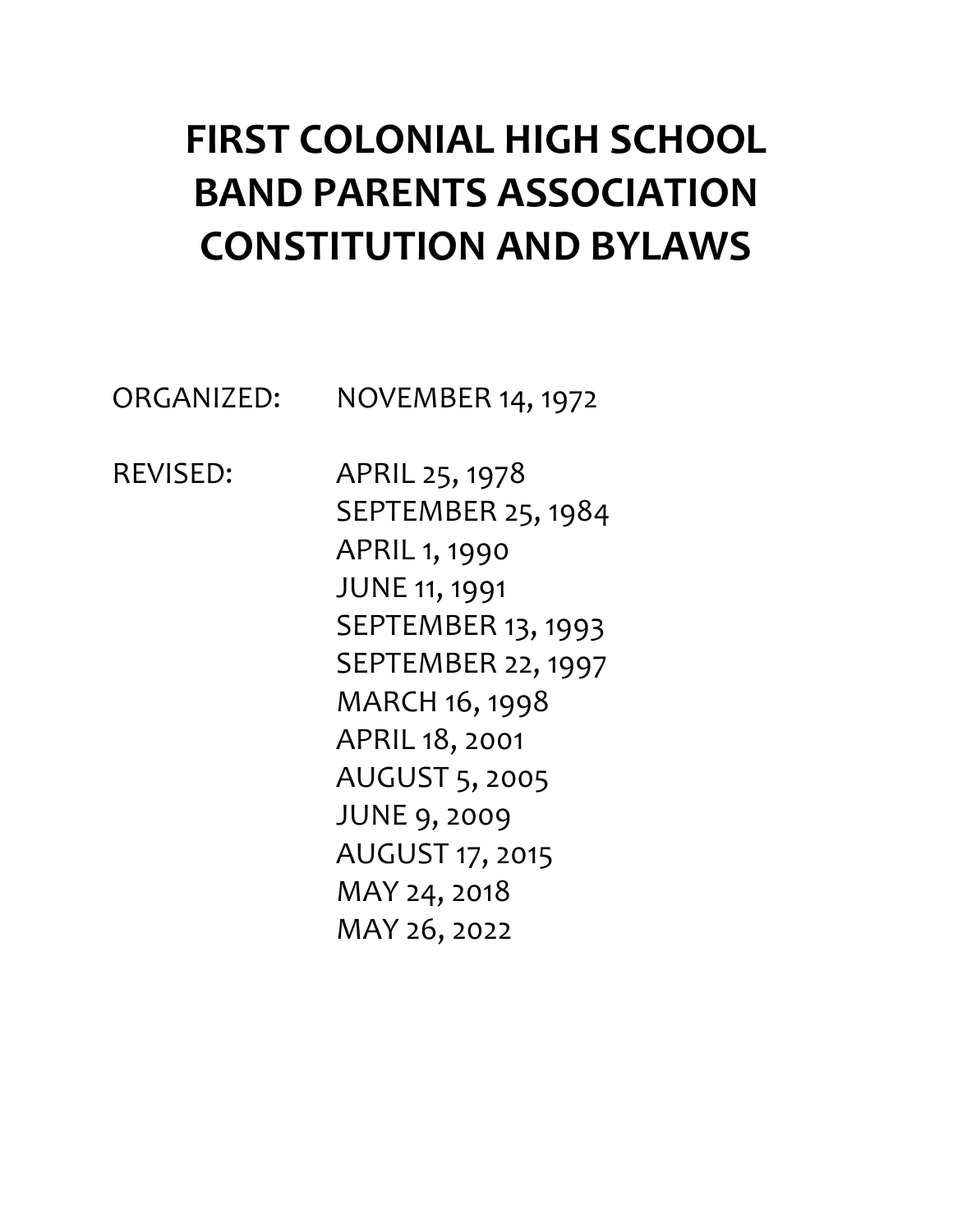## **CONSTITUTION**

#### **ARTICLE I: NAME**

This organization shall be known by the name of First Colonial High School Band Parents Association, Incorporated otherwise known as FIRST COLONIAL BAND BOOSTERS (FCBB).

#### **ARTICLE II: PURPOSE**

- 1. To promote and encourage community support of the First Colonial High School Band Program, with the following objectives:
	- a. To involve the community in supporting the Band Program.
	- b. To supplement the school board support of music activities.
	- c. To provide financial, logistical, and moral support for all ensembles & activities of the Band Program.
	- d. To encourage student participation in the ensembles & activities of the Band program.
	- e. To encourage & supplement Band Program exposure.
- 2. To provide financial assistance and services for the Band Program and to all supportive units as may be added.
	- a. Extra activities.
	- b. Ensembles; curricular, cocurricular, and extracurricular.
	- c. Band Banquet and awards approved by the Band Director and Executive Board.
	- d. Travel and trips as approved by the Band Director and Executive Board.
- 3. To promote student leadership opportunities and training.
- 4. To cooperate with those in charge of the Band Program and the school to the end that the Band Program maintains the highest possible degree of efficiency.
- 5. To actively support all ensembles, activities, and performances of the Band Program.
- 6. To support the Band Director and the Band.
- 7. To plan, organize, and administer all fundraising activities as approved by the Band Director and Executive Board.

#### **ARTICLE III: STRUCTURE**

Under the provisions specified in the BYLAWS, this organization shall be governed by the elected officers on the Executive Board and the membership, in tandem with the Band Director of First Colonial High School.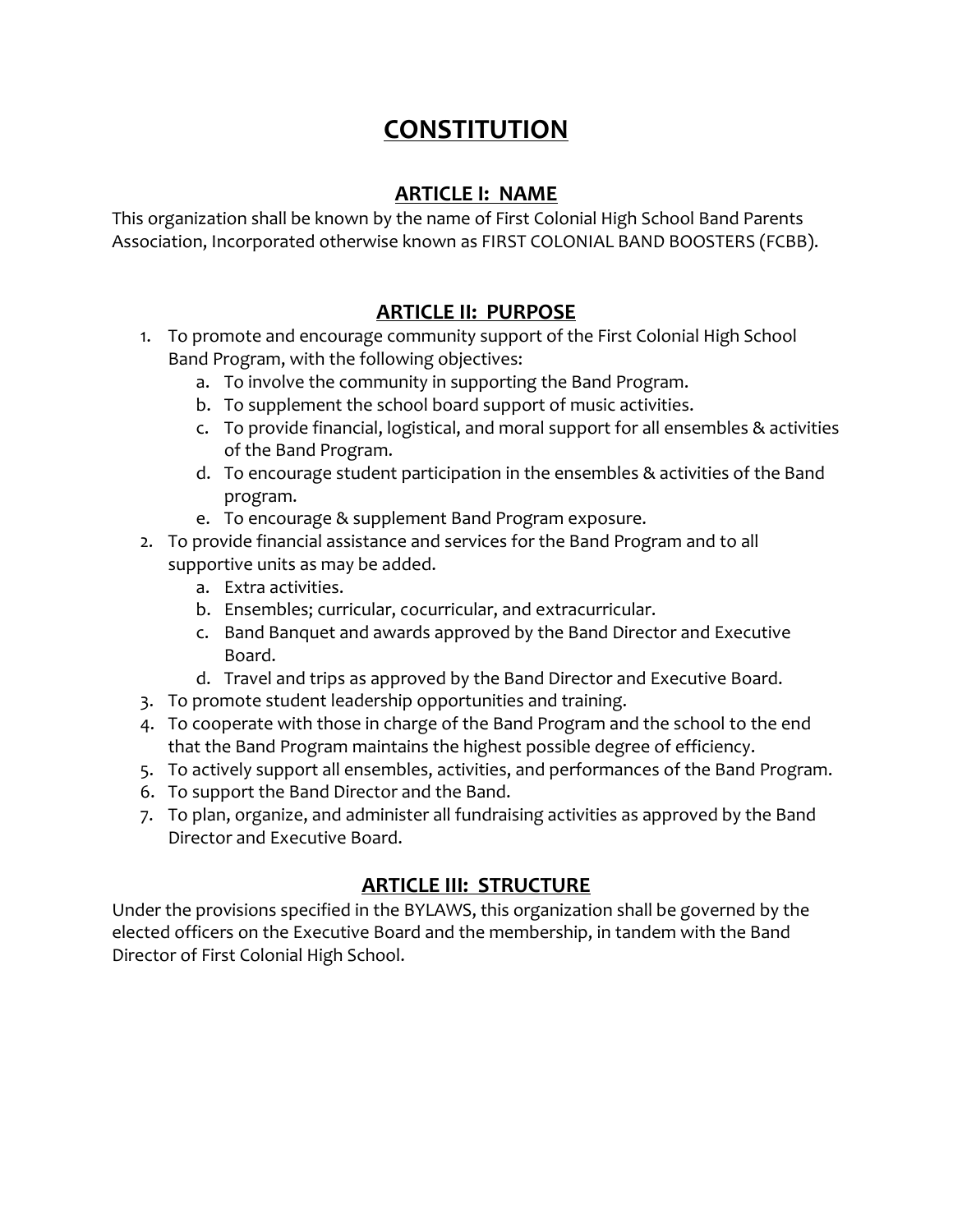# **BYLAWS**

#### **ARTICLE I: MEMBERSHIP**

- 1. The association shall only have one class of members. The members shall consist of all parents and guardians of students enrolled in the FCHS Band Program and actively participating in the ensembles and activities of the FCHS Band Program.
- 2. Each member in good standing shall be eligible to vote in the business of the association.
	- a. "In good standing" shall be defined as:
		- i. Having complied with all financial obligations.
		- ii. Not being subject to any form of sanction, suspension, or disciplinary censure.
	- b. A member's voting rights shall terminate if the member's band student is not in good standing.
- 3. Membership in the First Colonial Band Boosters will terminate if a member no longer has a student enrolled in the band.
	- a. Exceptions
		- i. An Executive Board member may remain an active member to serve in an advisory role to aid in the transition of new officers as approved by the Executive Board and Band Director.
- 4. The Band Director is an ex-officio member of the First Colonial Band Boosters and its Executive Board.

#### **ARTICLE II: OFFICERS**

- 1. General Guidelines
	- a. The officers of this organization shall be:
		- i. President
		- ii. Treasurer
		- iii. Secretary
	- b. Any member of the organization in good standing shall be eligible to serve as an officer.
	- c. Officers shall serve for a term of 1 year.
	- d. The officers of this organization shall serve without compensation.
	- e. No officer may serve more than two consecutive terms in the same position.
		- i. Exceptions
			- 1. If external circumstances prevent the normal operations of FCBB or the FCHS Band Program, term limits may be increased if approved by the Executive Board and Band Director.
			- 2. If no suitable candidates are eligible for office, the current officer may serve for an additional term if approved by the Executive Board and Band Director.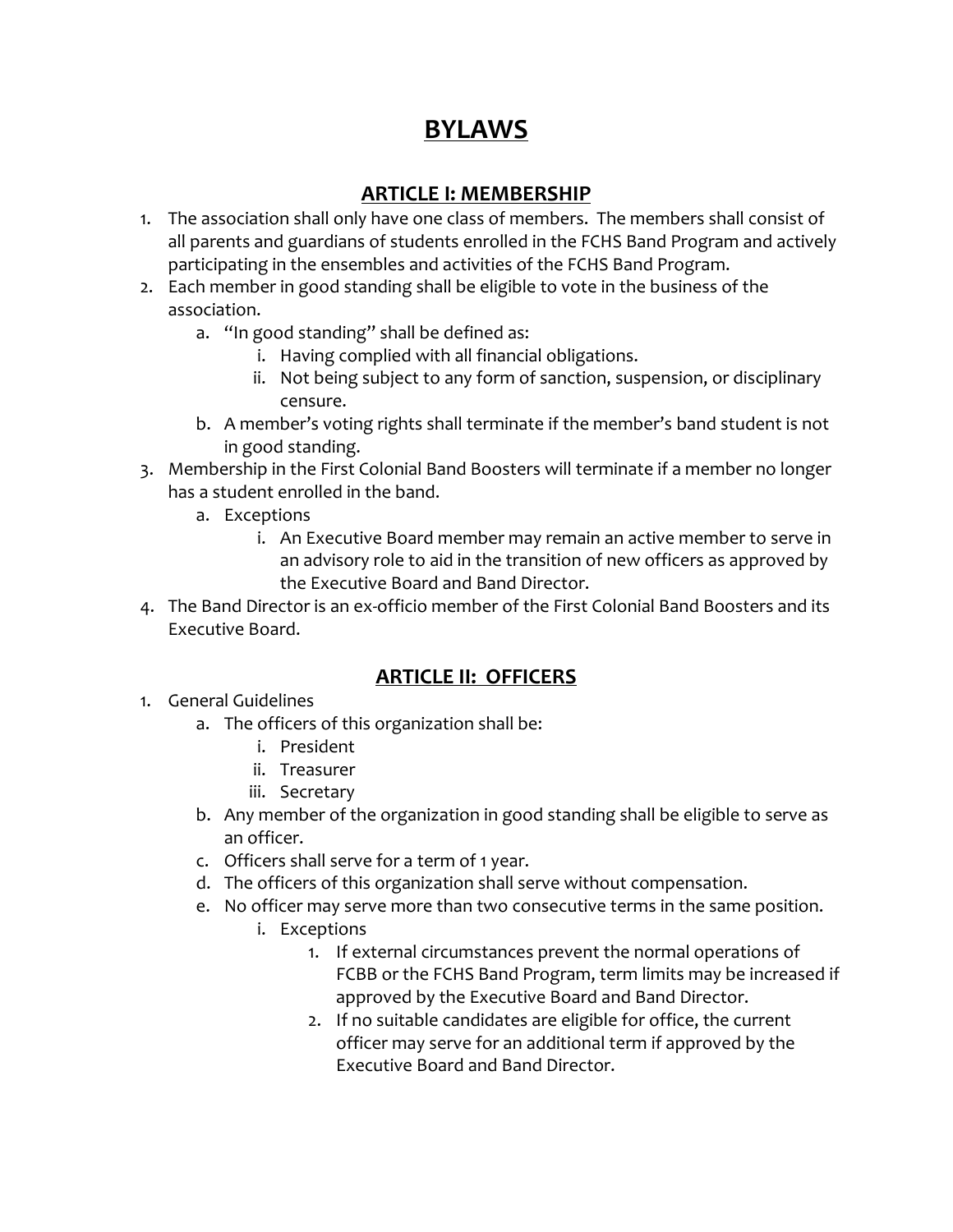- f. Officers will assume their responsibilities at the July FCBB Executive Board meeting at the beginning of the Band Year.
	- i. Outgoing officers shall transfer to their successors all books, papers, and other property of the association in their possession at the July FCBB Executive Board meeting.
- g. All officers shall perform their duties prescribed in the parliamentary authority in addition to those outlined in these BYLAWS and those assigned by the Executive Board.
- h. When an elected officer has missed 3 consecutive scheduled meetings, the Executive Board and Band Director may appoint a new member to the vacated position.
- 2. Nominations
	- a. The Executive Board and Band Director shall form a nominating committee in February of each year.
		- i. The committee shall reach out to general members to establish their interest in serving as an officer.
			- 1. Candidates will be scrutinized by the committee & present prior to the general membership meeting at the Spring Concert.
		- ii. A member may request candidacy to the committee in writing by April of each year to be considered on the ballot.
- 3. Elections
	- a. Officers shall be elected at the general membership meeting at the Spring Concert.
	- b. If there is only 1 candidate for an office, election shall be by voice vote.
	- c. If there is more than 1 candidate for an office, election shall be by ballot. i. Ballots may be paper or digital.
	- d. A majority vote of the members present shall constitute an election.
		- i. In the event of a tie, the tie shall be broken by the Executive Board.
			- 1. If the Executive Board cannot reach a unanimous decision, the Band Director shall be the deciding vote.
	- e. Elected officers shall be installed at the June Executive Board meeting and will take office at the July meeting.
- 4. Duties of Officers
	- a. Duties of the President
		- i. The President shall be in communication with the Band Director and all other officers of the association.
		- ii. The President shall have supervision over the business affairs of the association.
		- iii. The President shall officiate all elections and declare results.
		- iv. The President shall be the chairman of the Executive Board.
		- v. The President shall preside at all Executive Board and General Membership meetings and maintain order.
		- vi. The President shall enforce a strict observance to the CONSTITUTION AND BYLAWS of the association.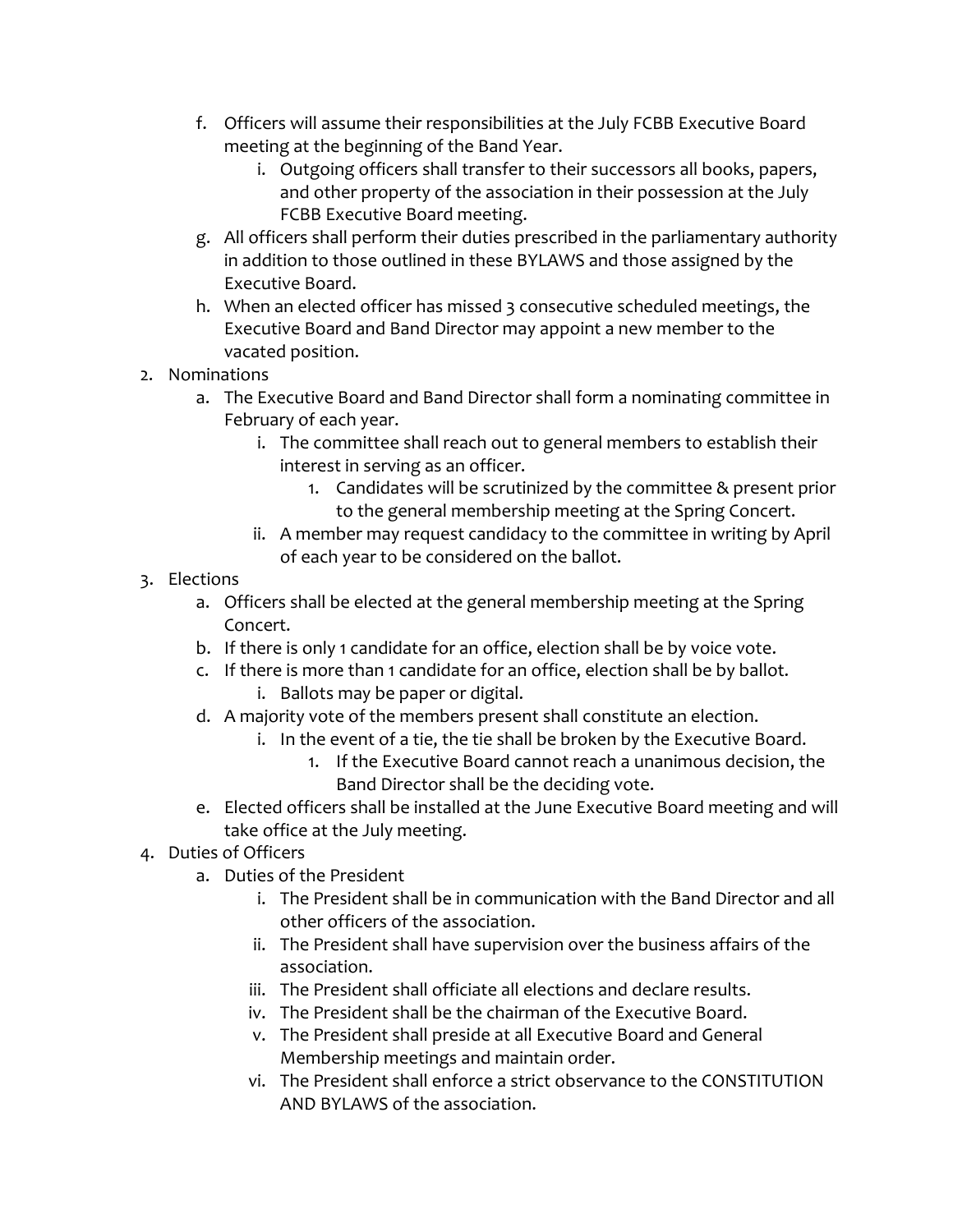- vii. The President shall put all questions, when seconded, to a vote.
- viii. The President shall be available for advice and counsel during the year following the completion of his or her term of office.
- b. Duties of the Treasurer
	- i. The Treasurer shall be the custodian of all monies and dues of the association, recording the same in a ledger.
		- 1. The ledger may be paper or digital.
	- ii. The Treasurer shall receive all funds due the association, issue appropriate receipts, be solely responsible for the deposit of funds in a designated depository determined by the Executive Board, and shall pay all bills and invoices upon authorization of the Executive Board.
	- iii. The Treasurer shall give a complete financial report at each meeting.
		- 1. The report shall include:
			- a. Beginning balance
			- b. Itemized income
			- c. Interest earned
			- d. Itemized expenses
			- e. Ending balance
	- iv. The Treasurer shall file appropriate tax forms as necessary to preserve the tax-exempt status of the association.
	- v. The Treasurer shall handle all bonding for the Executive Board.
	- vi. The Treasurer shall prepare a summary of finances at the end of the fiscal year which will be available for all association members.
		- 1. Included in the report shall be:
			- a. Itemization of expenses and profits for each fundraising activity.
			- b. Itemized budget for each activity or ensemble.
- c. Duties of the Secretary
	- i. The Secretary shall attend all meetings and act as clerk thereof.
	- ii. The Secretary shall keep records and minutes for all meetings.
		- 1. Minutes shall be posted within 3 days of all Executive Board and General Membership meetings.
	- iii. The Secretary shall keep a copy of the CONSTITUTION AND BYLAWS.

#### **ARTICLE III: EXECUTIVE BOARD**

- 1. The Executive Board shall be comprised of each of the elected officers and the Band Director.
- 2. The Executive Board shall meet monthly at an agreed upon designated time.
	- a. Meetings shall be held at First Colonial High School.
- 3. All Executive Board meetings are open to the General Membership unless the Executive Board elects, for good cause, to meet in a closed session.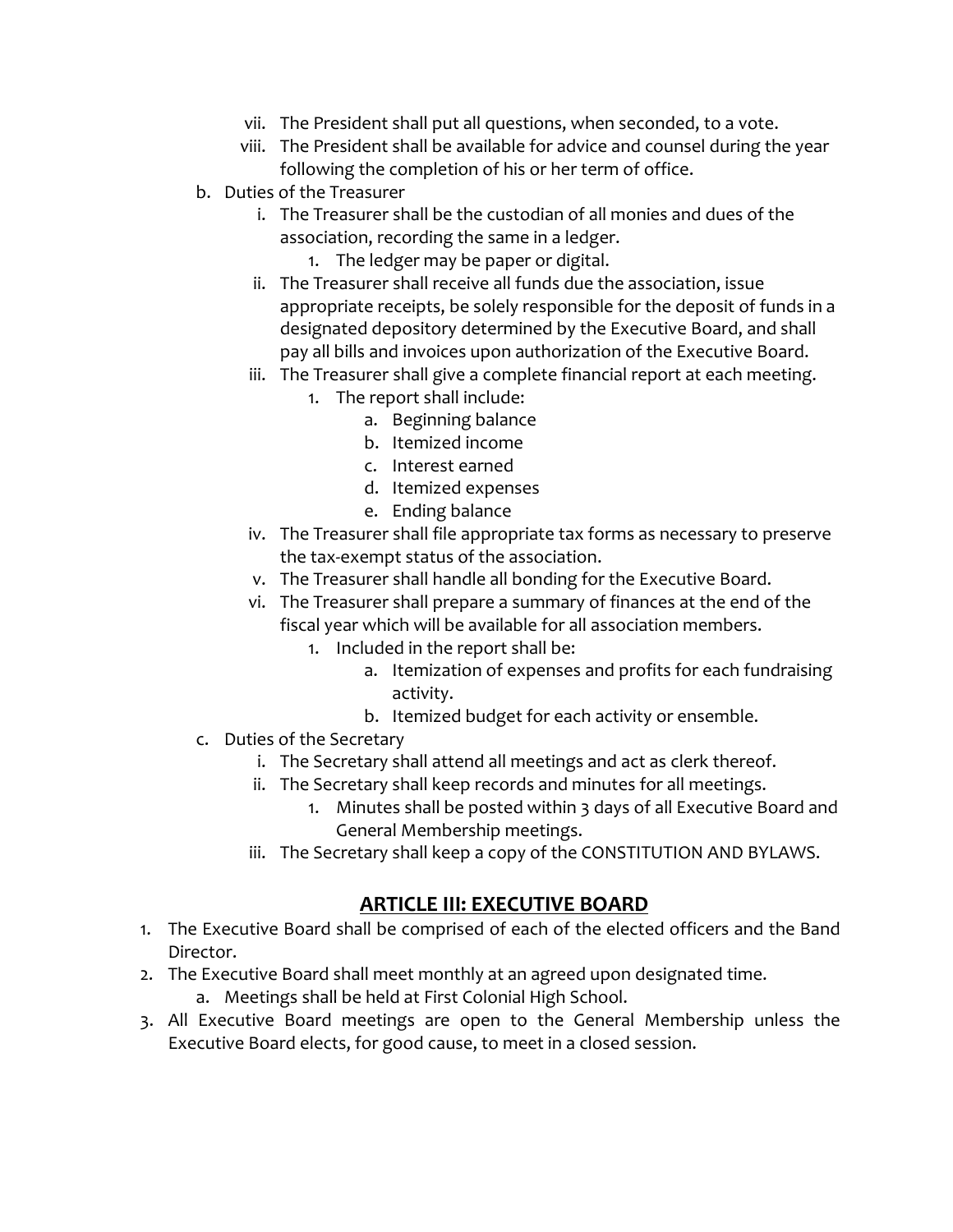- 4. Members wishing to address issues at the Executive Board meetings must notify the President no less than 3 days prior to the scheduled meeting and request an addition to the agenda.
- 5. A majority of the Executive Board shall constitute a quorum at any Executive Board meeting.

#### **ARTICLE IV: COMMITTEES AND APPOINTED POSITIONS**

- 1. The Executive Board shall form committees or appoint members to serve the needs of the association or Band Program.
	- a. Committees
		- i. Hospitality
			- 1. The Hospitality Committee shall act as hosts at all general meetings.
			- 2. The Hospitality Committee shall facilitate all social events at concerts, which includes but is not limited to:
				- a. Refreshments
				- b. Decorations
				- c. Thank-you cards when appropriate for guest clinicians
			- 3. The Hospitality Committee shall assist in planning out the Band Banquet by:
				- a. Proposing a menu and catering service to the Executive Board by April
				- b. Decorating for the Band Banquet
				- c. Assist in picking up awards if necessary.
		- ii. Uniforms
			- 1. The Uniform Committee shall assist in the fitting and assignment of all uniforms to band members.
				- a. Fitting for uniforms shall occur at the beginning of each ensemble's season.
			- 2. The Uniform Committee shall be present or have a designee present at all events that uniforms are being worn and assist in the proper storage and care of uniforms.
			- 3. The Uniform Committee shall facilitate the cleaning or repair of uniforms as needed each year.
		- iii. Social Events Committee
			- 1. The Social Events Committee shall arrange for quarterly social events and casholas to promote unity and raise funds in a nonfundraising manner.
			- 2. The Social Events Committee shall communicate all approved events to the Executive Board for approval.
			- 3. The Social Events Committee shall assist in communicating all approved events to the general membership.
	- b. Appointed Positions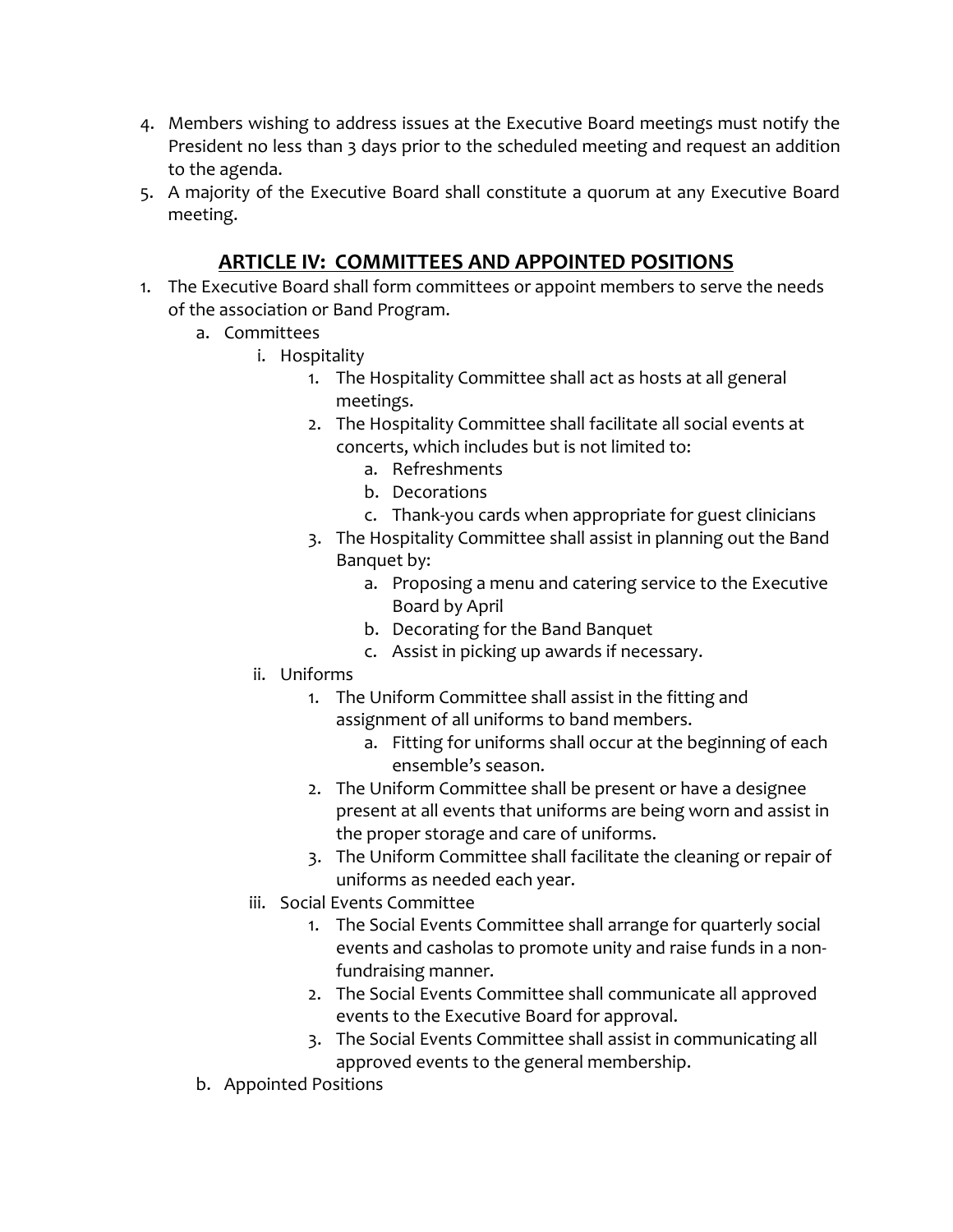- i. Members shall be appointed by the Executive Board and Band Director to special positions to serve the needs of the association and Band Program.
- ii. All appointed positions report directly to the Executive Board and/or Band Director.
- iii. All appointed positions shall have no authority to make commitments binding the First Colonial High School Band Parents Association.
- iv. All appointed positions shall operate within the boundaries and restrictions designated by the Executive Board and/or Band Director.
	- a. Head Chaperone
		- i. Each ensemble will have a member designated as Head Chaperone.
		- ii. The Head Chaperone shall enlist parents/guardians/alumni to act as chaperones and volunteers for any activities, trips, or competitions as designated by the Band Director.
			- 1. Chaperones must be at least 21 years of age.
		- iii. For all events, there must be a minimum 1:10 ratio of chaperones to students.
		- iv. For all events with male and female students, there must be male and female chaperones.
	- b. Historian
		- i. Each ensemble will have a member designated as Historian.
		- ii. The Historian shall record all scores or placements of the ensemble at competitions or festivals.
		- iii. The Historian shall record photographs, audio, or videos to archive record of the season or performance.
		- iv. All artifacts from the season will be turned over to the Secretary, Band Director, and posted in the appropriate forum at the end of the season or performance.
	- c. Fundraiser Chair
		- i. Each seasonal fundraiser will be organized and administered by a Fundraiser Chair.
		- ii. The Fundraiser Chair shall promote the fundraiser.
		- iii. The Fundraiser Chair shall verify all monies match the orders for each fundraiser submitted and turn over all monies to the Treasurer or lockbox.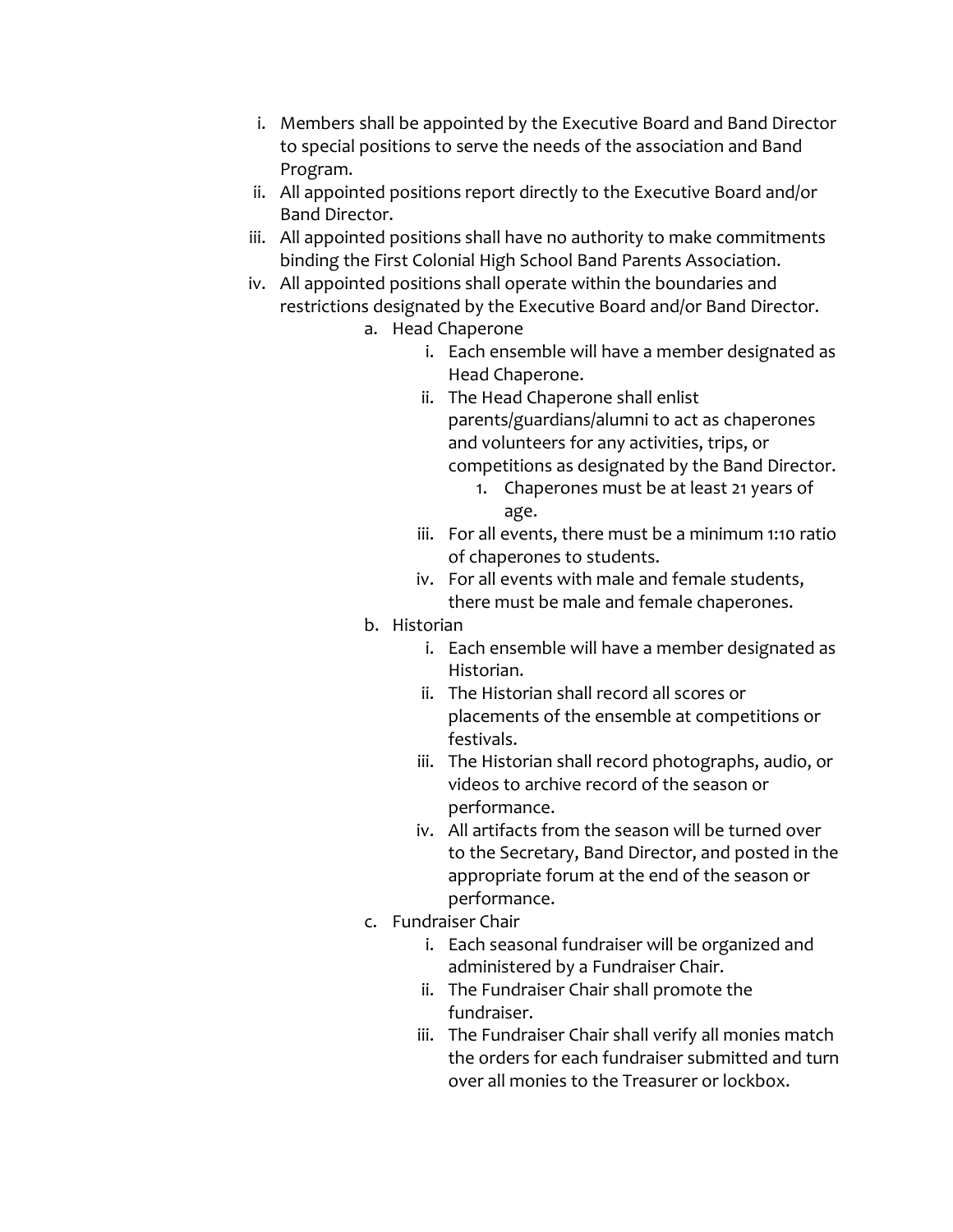- iv. The Fundraiser Chair shall enlist volunteers to aid in the sorting and distribution of all fundraiser items.
- v. The Fundraiser Chair shall submit a list of fundraiser participants to the Band Director upon completion of each fundraiser to award varsity letter points.
- d. Sponsorship Chair
	- i. The Sponsorship Chair shall administer the First Colonial Band Sponsorship Program.
		- 1. This includes:
			- a. Soliciting community partners in education.
			- b. Facilitating sponsorship benefits.
- e. Other Positions
	- i. At times, the needs of the Band Program may dictate additional positions. These positions and responsibilities shall be determined at the discretion of the Band Director and Executive Board.

#### **ARTICLE V: MEETINGS**

- 1. General Membership Meetings
	- a. General Membership meetings shall be held biannually.
	- b. Meetings shall be announced at least 10 days prior to the meeting date.
	- c. Members wishing to address issues at the meeting must notify the President no less than 3 days prior to the scheduled meeting and request an addition to the agenda.
	- d. The Band Director shall encourage attendance by making suitable announcements.
	- e. Scheduled meetings may be changed by the Executive Board.
	- f. Meetings shall be open to all members.
	- g. Meetings shall be held at First Colonial High School.
- 2. Special Meetings
	- a. Special meetings may be called for General Membership or for the Executive Board.
	- b. Special meetings may be called by the President or Band Director.
	- c. Members are to receive notification for such meetings stating the purpose of the meeting.
- 3. Meeting Format
	- a. All Executive Board meetings and General Membership meetings shall follow the following format:
		- i. Call to Order
		- ii. Secretary's Report and approval of Minutes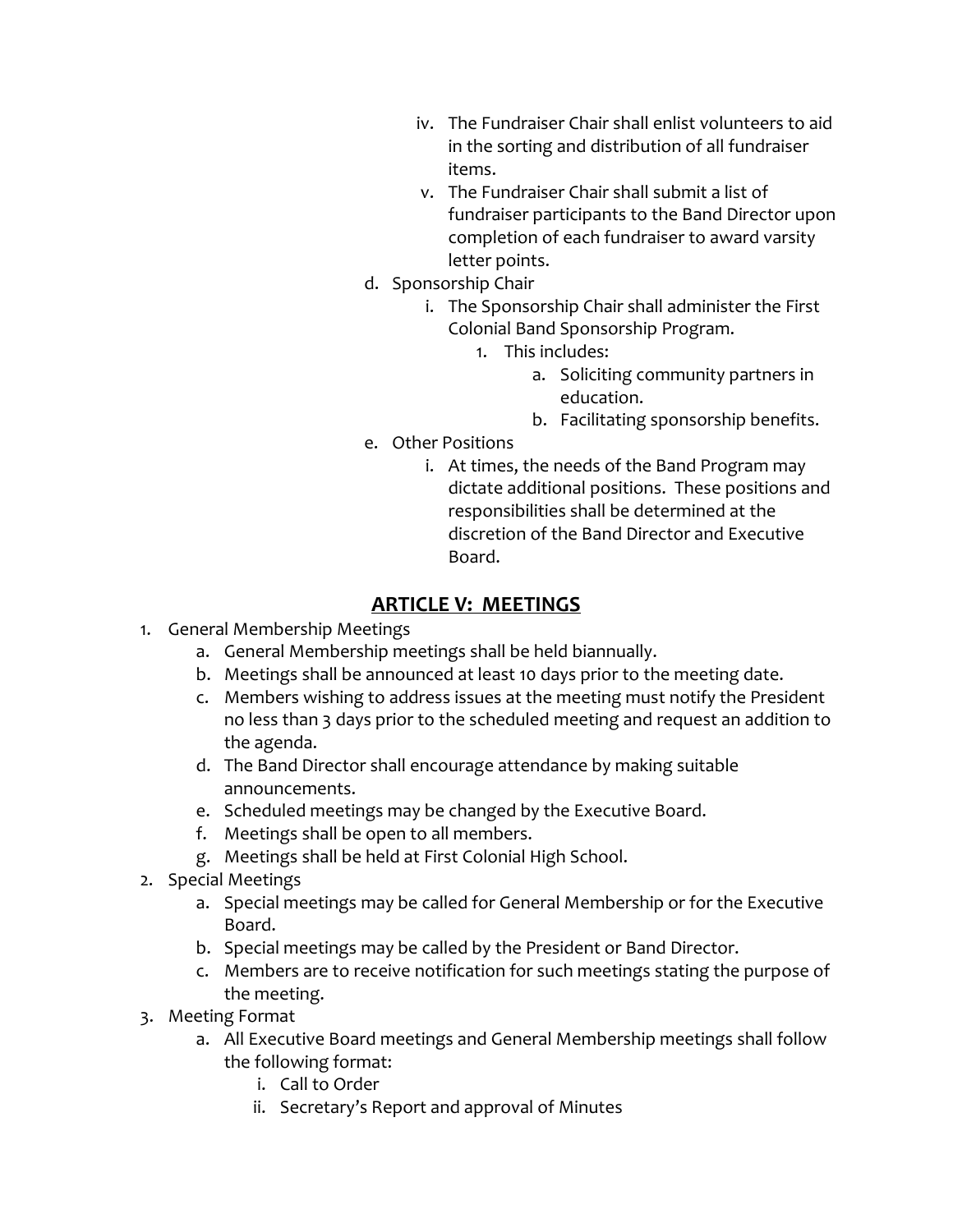- iii. Treasurer's Report
- iv. Band Director's Report
- v. Old Business
- vi. New Business
- vii. Adjournment
- b. Parliamentary Procedure
	- i. The latest edition of *Robert's Rules of Order* shall govern the organization in all cases to which they are applicable and not inconsistent with any provision of the BYLAWS.
	- ii. Parliamentary law shall be the official guide for the association on all matters where the CONSTITUTION AND BYLAWS are silent. The presiding offer shall, however, retain the authority to alter the order and procedures as he or she deems appropriate.
	- iii. The Band Director shall act as Parliamentarian.

#### **ARTICLE VI: FINANCES**

- 1. The association is tax exempt and shall make every effort to maintain its status as a tax-exempt organization.
- 2. In addition to the Treasurer, all persons of the Executive Board shall be bonded.
- 3. Monies or funds for, by, or in the name of the First Colonial Band under the sponsorship of the association become property of the association.
	- a. Such funds are to be used to only cover minimal operating expenses and to support approved projects.
- 4. The fiscal year shall be from July 1 through June 30.
- 5. Funds received from any of the aforementioned committees have to be turned over to the Treasurer for deposit in the treasury within seven (7) days of receipt. Treasurer must deposit all funds in the treasury within seven (7) days.
- 6. Once the budget has been approved, all unbudgeted expenses less than \$200.00 must be pre-approved by the President and one other member of the Executive Board. Unbudgeted expenditures exceeding \$200.00 must be pre-approved by the majority of the Board.

#### **ARTICLE VII: STANDING RULES**

- 1. All matters pertaining to the activities, events, and projects of the First Colonial Band and the association must meet with the approval of the Band Director and must keep with the policies of the school district.
- 2. The association shall maintain a post office box for the purpose of having an address and receiving mail. The keys to said box shall be retained by the President and Treasurer.
- 3. The association shall maintain a mailbox on site in the First Colonial High School. Mail for the association may be sent to the Director of Bands, who will deposit all mail into the association lockbox outside the Band Office.